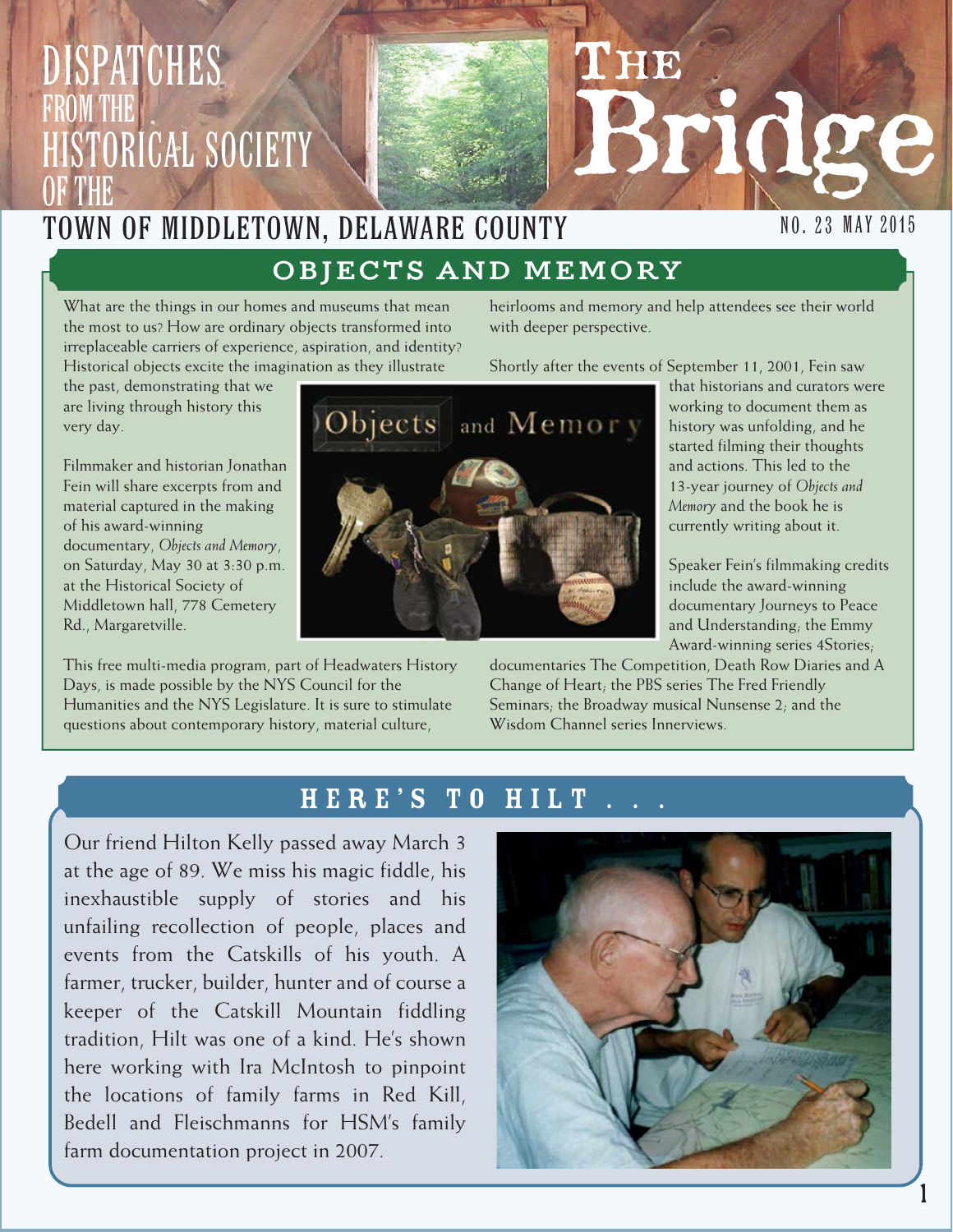### Uncivil War: Brother against brother in Georgia

*After four years of events, exhibits, articles and tributes marking the sesquicentennial of the Civil War, here's a story we bet you've never heard: A son of the South recounts how his Georgia ancestor and many of his relatives and neighbors came to wear Union blue.*

Coffey, Unionist in sentiment, managed to stay out of the fray until Sherman's army entered the state and began to force its way toward Atlanta. Harassed by local Home Guard units, Sherman decided to take advantage of the Unionist support in the region, and authorized the formation of the 1st Georgia

In 1864, as General William Tecumseh Sherman began his march to Savannah, there arose an unusual collection of Unionists and former Confederate soldiers in the mountainous northern section of Georgia. The result was the formation of the only homegrown Union infantry unit in the state.

Georgia was divided on the matter of secession, largely based on its geography. Several counties in the mountainous northern section of Georgia remained loyal to the Union in spirit, if not in fact; however, with the advent of the Confederate Conscription Act, most military-aged Georgians, whatever side of the issue they fell on, entered the Confederate armies.



John Gordon Coffey (1840-1920) in a 1915 photograph

Among these soldiers was John Gordon Coffey. One of six brothers, some fighting for the north, some for the south, he was drafted and assigned to Co. A, 34th Georgia Infantry Regiment. This regiment later found itself besieged at Vicksburg, where Coffey was severely wounded by artillery fire. After the city was surrendered on July 4, 1863, Coffey was paroled and went back to Pickens County. There he found hundreds of draft evaders, "Home Guard" units assigned to round up draftees, and a frightened and demoralized civilian populace.

Infantry. Coffey joined this unit, a regiment charged with suppressing the state's Confederate Home Guard, something they did to great effect. However, there was unleashed a Civil War all unto itself in north Georgia, where brothers were actually fighting brothers, and where families were torn asunder.

Neither the Home Guards or the 1st Georgia Infantry were known for taking prisoners; 1864 and 1865 became known as the "Hanging Time," largely because there was more revenge than military operations taking place. Decades after the war, families, including the Coffeys, were still settling these scores.

Happily, however, John Coffey reconciled with his brothers after the war. One brother named Martin Van Buren Coffey served as

a Sergeant in the 1st Georgia Infantry. Another, Rufus, served in an East Tennessee Union regiment. Three other brothers were on the other side, in the CSA in Northern Virginia. They all attended family reunions after the war, and well into the 20th century, supposedly without rancor. John Coffey had 18 children in total; 14 lived to adulthood.

Bill Blankenship

*Raised in Cherokee County, GA, Bill is a great-great-great-great grandson of John Gordon Coffey (1840-1920). A former public historian, author, historic preservation advisor and genealogist, he is now a grant consultant who has been helping Margaretville through the flood recovery process.*

# Completing the record

The official Civil War Sesquicentennial may be over, but the effort to document the service records and personal histories of some 300 Middletown CW veterans goes on. If you would like to help with this project, contact Diane Galusha, 845-586-4973; cybercat@catskill.net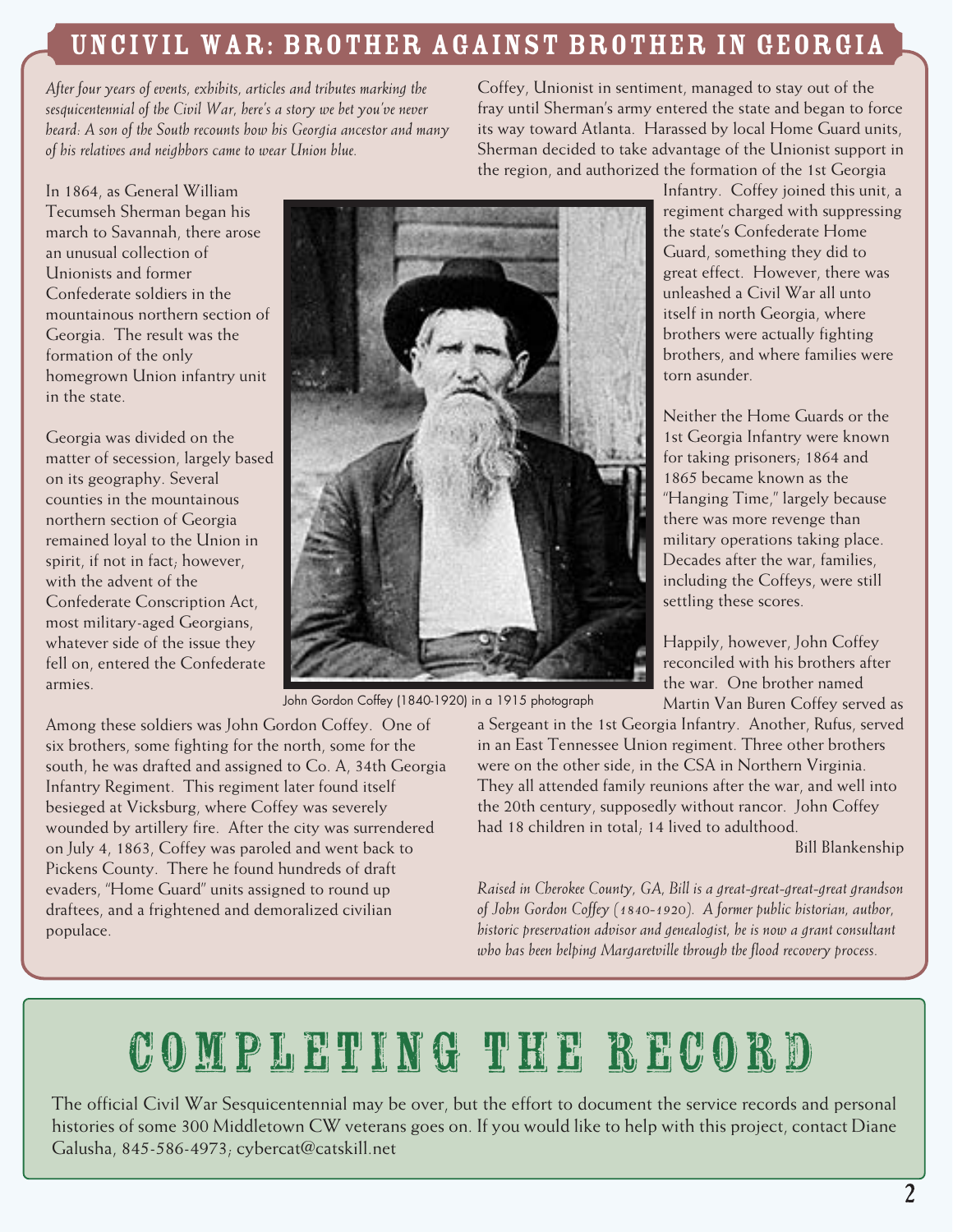## OUT OF THE ATTIC

This lovely quilt top is being batted and backed by the Catskill Mountain Quilters, who gather at the Catskill Center in Arkville every Monday to finish what an earlier needleworker started decades ago. Emma Morse Davis stitched these blocks in the late 1930s, when she lived with her daughter and

Mary Morse, married Henry Davis. They had six children (Maggie, William, Thomas, Floyd, Mary and Hazel) before Henry died at age 50 in 1906. Emma spent the last decade of her life on the Bussy farm, which was occupied for many years after by grandson Ivan Bussy and family. Emma passed away in 1945, leaving a

son-in-law, Mary and Elmer Bussy on the Bussys' Bragg Hollow, Halcottsville farm. That's where Jenny Liddle, who now lives there with husband Dick, found the quilt top, along with letters and other remnants of family history. Emma, born in 1867 to James Abner and



colorful quilt top to be rediscovered and completed nearly 70 years later. Quilters who have added stitches to this project include Peg Barnes, Eleanor Barrack, Wendy Brackman, Lucci Kelly, JoAnn Kittle, Jackie Purdy, Leslie Grey, Peg Stoll, Joan Holley, Roni Daley and Barbara Randazzo.



# Party Central!

Looking for a place to hold a birthday party, family reunion or graduation celebration? The HSM hall on the outskirts of the Village of Margaretville may be just what you're looking for. It accommodates up to 75 people, has a caterer's kitchen and beautiful grounds for parking and a tent if need be. For info and an application form, visit http://mtownhistory.org/about-hsm/

#### **HSM EXECUTIVE COMMITTEE**

Diane Galusha • PRESIDENT Tina Greene • VICE PRESIDENT

Marilyn Pitetti • TREASURER Jackie Purdy • SECRETARY

TRUSTEES • Henry Friedman • Anne Sanford Fred Travis • Amy Taylor

• www.mtownhistory.org • history@catskill.net



The Bridge is published periodically for members of The Historical Society of the Town of Middletown. Editor: Diane Galusha Graphic Designer: Tara Sturm Printed at ArtCo Copy Hut, Kingston, NY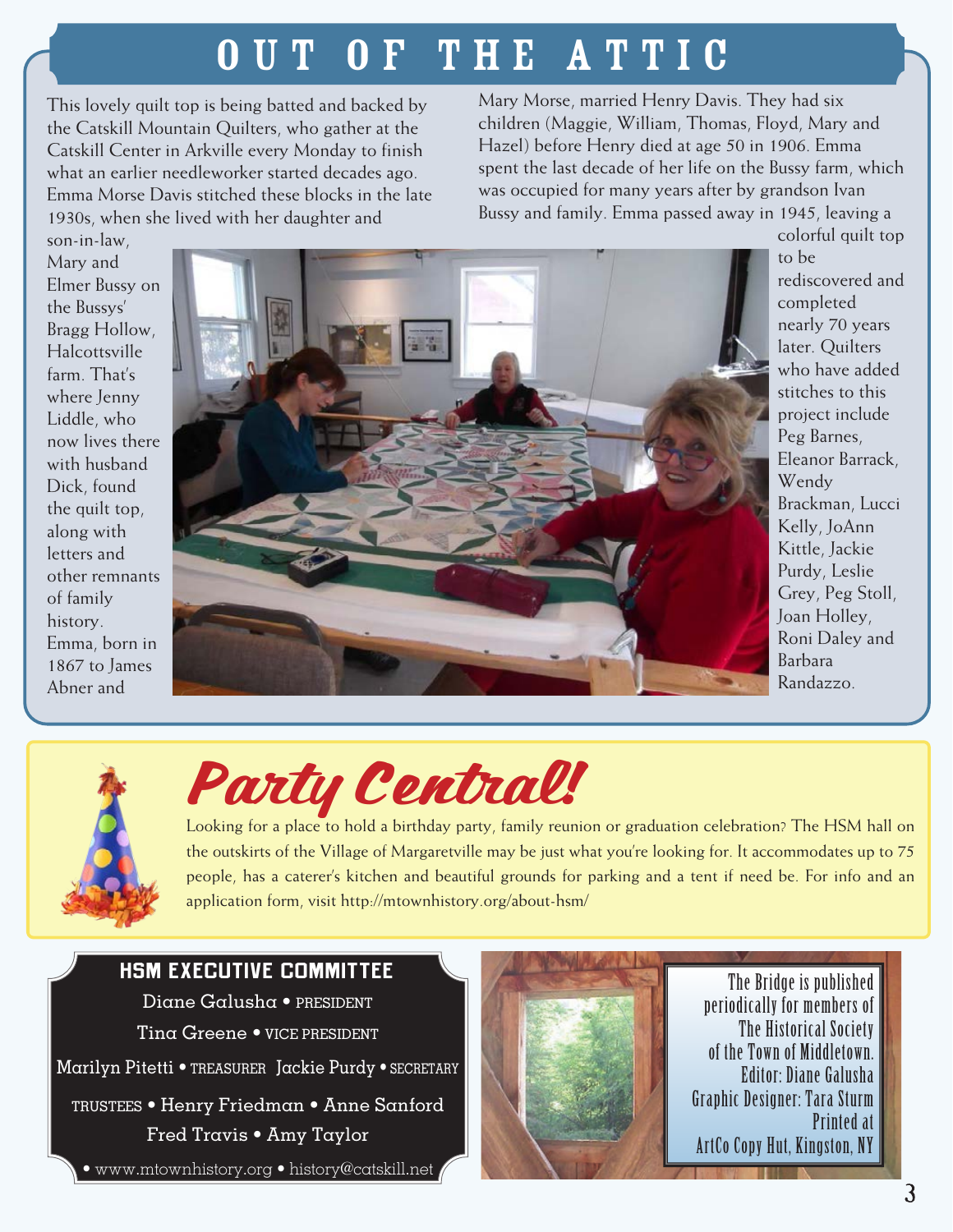# PAKATAKAN'S LONG SHADO

Ever since I laid eyes on it as young boy I have always looked at the mighty Pakatakan as 'our mountain.'

My parents, Tor and Tordis Roland, were drawn to the meadows on its northwest slopes because it reminded them of the farms that they grew up on in pre-war Norway. They befriended some local folks and in 1970 purchased "Keeney Hollow" as our family refuge from the busy suburbs.

of the farm as buffer land for the tailwaters of the Pepacton Reservoir.)

Digging a bit deeper I discovered that in 1771, William Philip Yaple, son-in-law of one of the first settlers in Middletown (Harmonus Dumond) was the first to clear the land in the hollow and plant crops. After he moved to New Kingston in 1795 a succession of wealthy landowners bought and sold the land while tenant farmers tended livestock and raised their families. In 1865 the farm was purchased by Elias Carpenter,

We built a cabin and filled our weekends planting potatoes, grafting the old apple trees and building walls with the seemingly endless supply of bluestone. Keeney Hollow became my playground. The brook, caves and dilapidated old barn filled my weekends for the next 20 years.



Meadow Brook Farm, Margaretville, N.Y.

But time moves on. The old barn was slowly reclaimed by the soil, building dams and exploring the forest morphed into hunting and skiing trips for my family and friends. Through the years Pakatakan was always there, though, holding the morning sun, looking down upon us.

History, I've learned, is a fragile thing. I began to realize this when we recently purchased the 'hollow' from my elderly parents. Questions led me on a new quest: Why is it called Keeney Hollow? Who built the old barn? How did Pakatakan get its odd name? My tools became the internet and its access to the stories passed down from local historians.

#### Amazingly, my first search, for "KEENEY/

MARGARETVILLE," answered my initial question. An article in the Catskill Mountain News by Bill Birns told me of suffragette Emma Keeney, who with husband Eugene purchased our farm in 1896. After her husband died in 1898, she transformed her farm into a boarding house and over the next 40 years raised her four kids and established "Meadowbrook" farm as a summer retreat for hundreds of New York City families. (The City later claimed 20 acres

#### generations.

I am so proud to own a little piece of local history, but I have learned that Pakatakan really belongs to all of us. I hope that some of you are inspired to learn more about the fascinating characters that have helped Middletown survive and at times thrive over the past 250 years. Good luck!

Lloyd Roland, Huntington, LI

son of local lawyer Albert Carpenter. For 25+ years he improved the farm, possibly adding the brookside barn and grain mill and transforming the property into Meadow Brook.

As for Pakatakan, the name roughly means 'meeting of three waters' in the language of the indigenous Lenape who hunted, fished and gathered in this vicinity for many

*Editor's Note: Emma Keeney was born in 1855 on a farm in New York City on or near what is now Park Avenue. It's not known what her husband did, but clearly they were looking for wide open spaces when they bought 200 acres on the south side of the East Branch a mile and a quarter from the village of Margaretville. With 3,000 feet of river frontage, and the Delaware & Northern Railroad passing right by the property, this was an innkeeper's dream. Find out more about Meadow Brook Farm, and other boarding houses like it, on Sunday, August 16 when HSM presents a program by Diane Galusha and Georgi Fairlie on "The Hotels of Middletown."*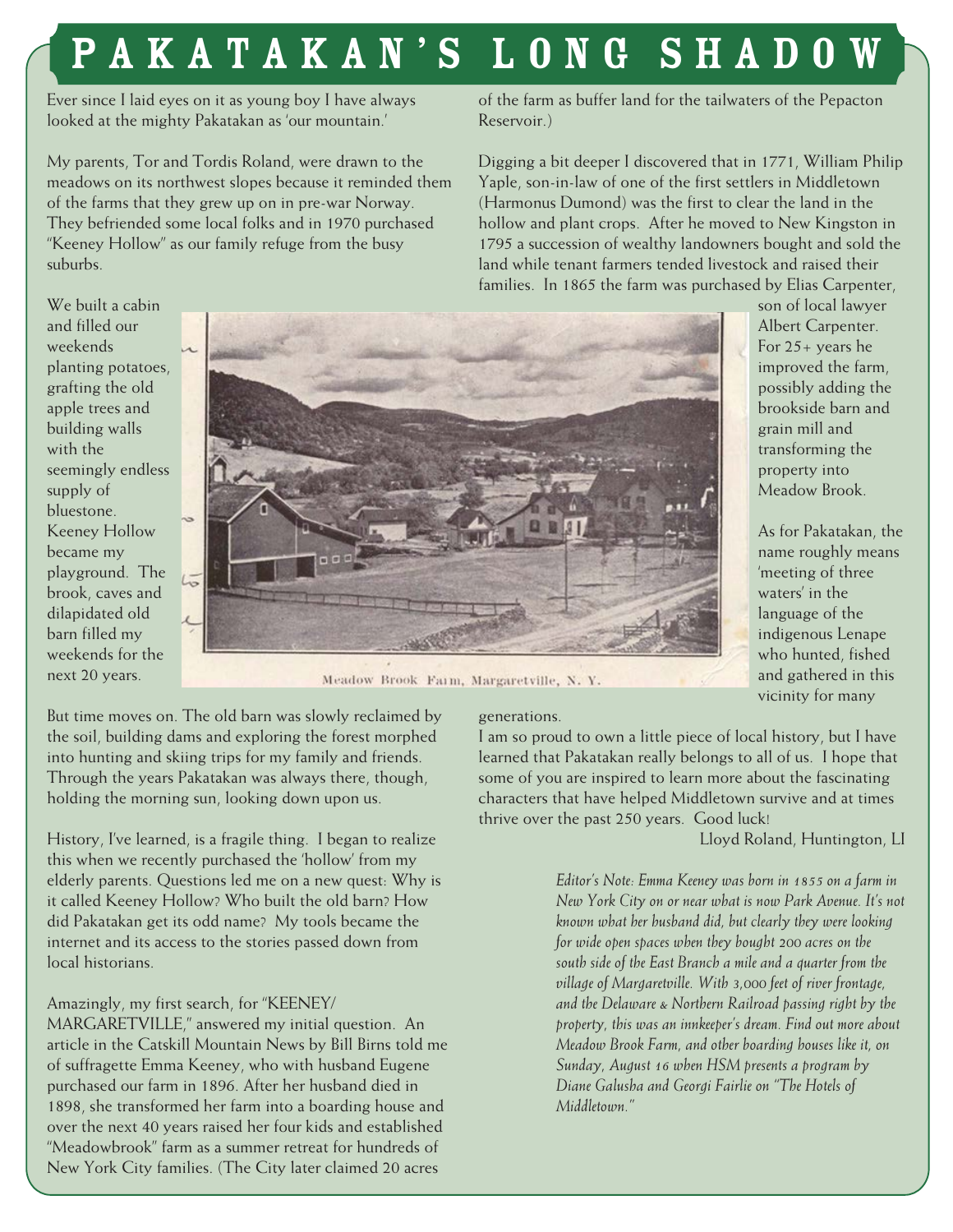### Charles HallOck, the singing mailman

My most interesting ancestor has to be Charles W. Hallock, born June 22, 1840, to David and Margaret McMullen Hallock of Unadilla. He enjoyed a long and successful operatic singing career on stages across the country and overseas, and was the family nonpareil.

Married in 1864 to Mary Frances Webb, Charles would sometimes take his young family with him on tour. In fact, his west coast tour was interrupted in 1878 by the arrival of Ethel, his youngest, whose birth necessitated a short hiatus from the stage and a temporary position as music teacher in Red Bluff, California.

After setting up household in New Kingston circa 1884, Charles turned his hand to a variety of occupations. Census records show him as a cooper (a barrel maker), but he was also well known as a music teacher, earning the epithet of "Professor" Hallock who held singing schools in neighboring towns and led performances in the hall above the New Kingston General Store.

And he was an avid horseman. His brown gelding, Duke of Dunraven, was a standout in what the Catskill Mountain News of October 2, 1903, referred to as a "genuine 'hoss trot'" on the Margaretville village fairgrounds, leaving "…the rest of the bunch over by the cattle sheds."

In April, 1909, Charles submitted a winning bid to become a mail carrier, purchasing a new horse for the route from New Kingston, via Dunraven, to Margaretville. Beginning an arduous career such as this, at the





We are still searching for a photograph of Charles W. Hallock, but these family images show daughter Emmer Lucinda, born in 1866, who married Andrew Myers, and their children, Burt, Fred, Thomas and Eva Myers.

isn't-it-time-to-retire age of 68, shows what a truly unique individual he was.

In February of 1914, a blizzard hit the Middletown area and stopped traffic with up to 30 inches of snow. According to the Catskill Mountain News, "The first rig to arrive in the village was the New Kingston mail which got here before noon [Saturday]. The driver, C. W. Halleck, said that he had to break a road all the way. His horse was about tired out when he arrived and after a rest the return trip was begun. At Dunraven it had to be abandoned, however, and the veteran mail man put up there for the night." He was 73 years old.

In May of that year, Charles' grandson, Bert Myers, began carrying the mail after his grandfather suffered an apparent stroke that left him partially paralyzed. Four months later, he fell and fractured a hip, subsequently dying at home on October 24, 1914. He is buried in the New Kingston Valley Cemetery next to Mary, his wife of 50 years, who followed him in 1935.

by Val Liles

*Val Day Liles, daughter of Carlton and Virginia Day and granddaughter of Dewitt and Eva Day of Margaretville, was raised in East Greenbush, NY with siblings Michael and Donna. They were frequent summer and holiday visitors to Margaretville. Val retired after 20 years in the U.S. Navy and 25 years in Federal service, most recently with the Department of Homeland Security. Interest in antecedents such as her great-great-grandfather, Charles Hallock, has* 

*fostered a passion for genealogical research that keeps her quite busy in retirement. She lives with husband Gary Liles in Stafford, VA.*

# SATURDAY, JUNE 20

"Professor" Hallock (Halleck) will make a return engagement this summer at the Fourth Annual Living History Cemetery Tour, to be held at the New Kingston Valley Cemetery. Don't miss it!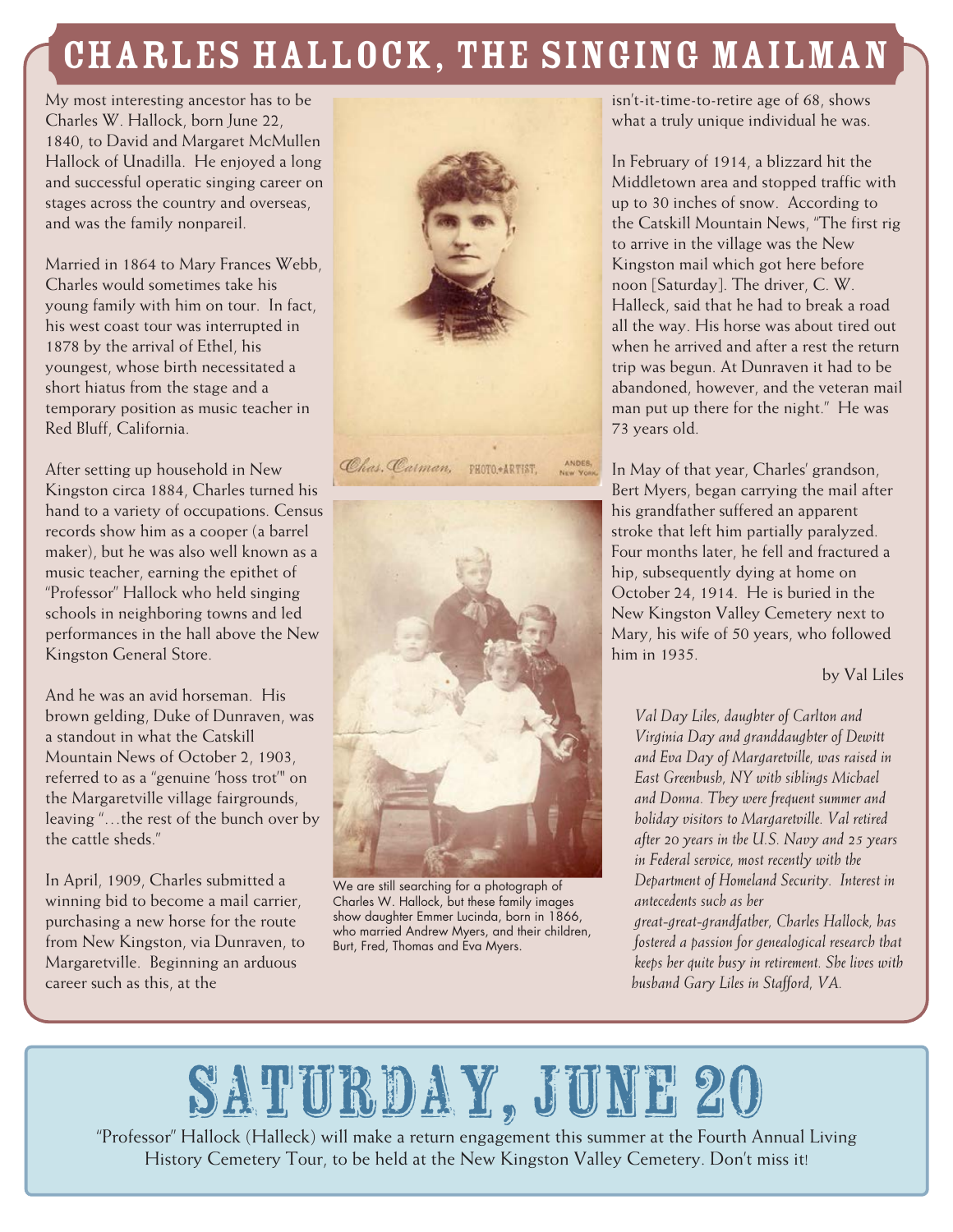

Milt Valk did, when he was an enterprising 12- or 13-year-old during the mid-1930s.

Cloverine salve, a petroleum-gel product. was made by the Wilson Chemical Company. It had earned the Good Housekeeping Seal of Approval, promising to remove wrinkles, heal cuts and burns and give your skin a glowing complexion.



William and Bertha Stahl Valk and their sons, Milton, Julian and Virgil, in the early 1930s. Their sister Marjorie came later.

#### The Wilson company had

perfected an innovative marketing technique, recruiting children nationwide via advertisements in comic books and newspapers to sell their White Cloverine Brand Salve door-to-door. For 25 cents, customers would get a tin of salve, and a color lithograph of a religious scene or nature view. The salesperson could keep a certain amount of the profit or collect premiums, like air rifles, watches, cameras or bicycles listed in a catalog.

Young Milton Valk, who lived on East Hubbell Hill Road with his parents, William and Bertha, and siblings Virgil, Julian and Marjorie, peddled the product all over Hubbell Hill and Kelly Corners. He was a good salesman, good enough to claim a bicycle as his premium.

Like most farm kids of his day, Milt helped with the cows, cauliflower, poultry and all the rest. When he was 16 or 17, Milt helped store ice in the Sheffield Farms Creamery ice house in Halcottsville for 35 cents an hour. He graduated from Margaretville Central in 1941 and the following year married his high school sweetheart, June Close. In January of 1943, Milt was drafted into the Army, spending two years in the South Pacific. Brothers Virgil and Julian also served in World War II.

On Milt's return, he and June bought a house on Main



Street, Fleischmanns. He pumped gas and polished cars at John Wolfe's gas station in 1946, then got a job with NYSEG where he remained for almost 40 years. June was the secretary at Fleischmanns High School for 30 years.

Milt Valk, photographed in March of this year, age 92

They raised three children, and in 1963, when skiing at Highmount and Belleayre was drawing big crowds, they opened the 12-unit Valkyrian Motel behind their home. Milt shared stories about his life in Middletown as part of HSM's ongoing oral history project. His recorded interview will be transcribed and preserved, along with many others, for future generations of researchers.

### Attention students!

and the **HSM** Margaretville Fire Dept. are once again teaming up to provide two \$500 scholarships to a graduating MCS or home-schooled senior. The George Hendricks Jr. Memorial Scholarship honors the late George who was a dedicated member of both

Hendricks organizations. In addition to academic performance and civic involvement, applicants for the scholarship must complete a history project of their choosing to add to the body of local history knowledge that will be available to posterity. Visit www.mtownhistory.org, or contact Amy Taylor, kenamyta@catskill.net for guidelines and an application.

### 'Calling all collectors...

Do you have a passion for cast iron banks? Glassware? Postcards? Dolls? Maps? Would you like to show some of your prized possessions? Sell them? Talk about what makes them special? Consider exhibiting at the HSM Collectors' Expo

#### Saturday, Sept. 12 at the HSM hall.

Set up a table from 10 to 3 (there's a modest fee if you plan to sell anything). Antique appraisals will be offered by Richard Axtell, and refreshments will be available. Call 845-586-4973 if you'd like to participate.

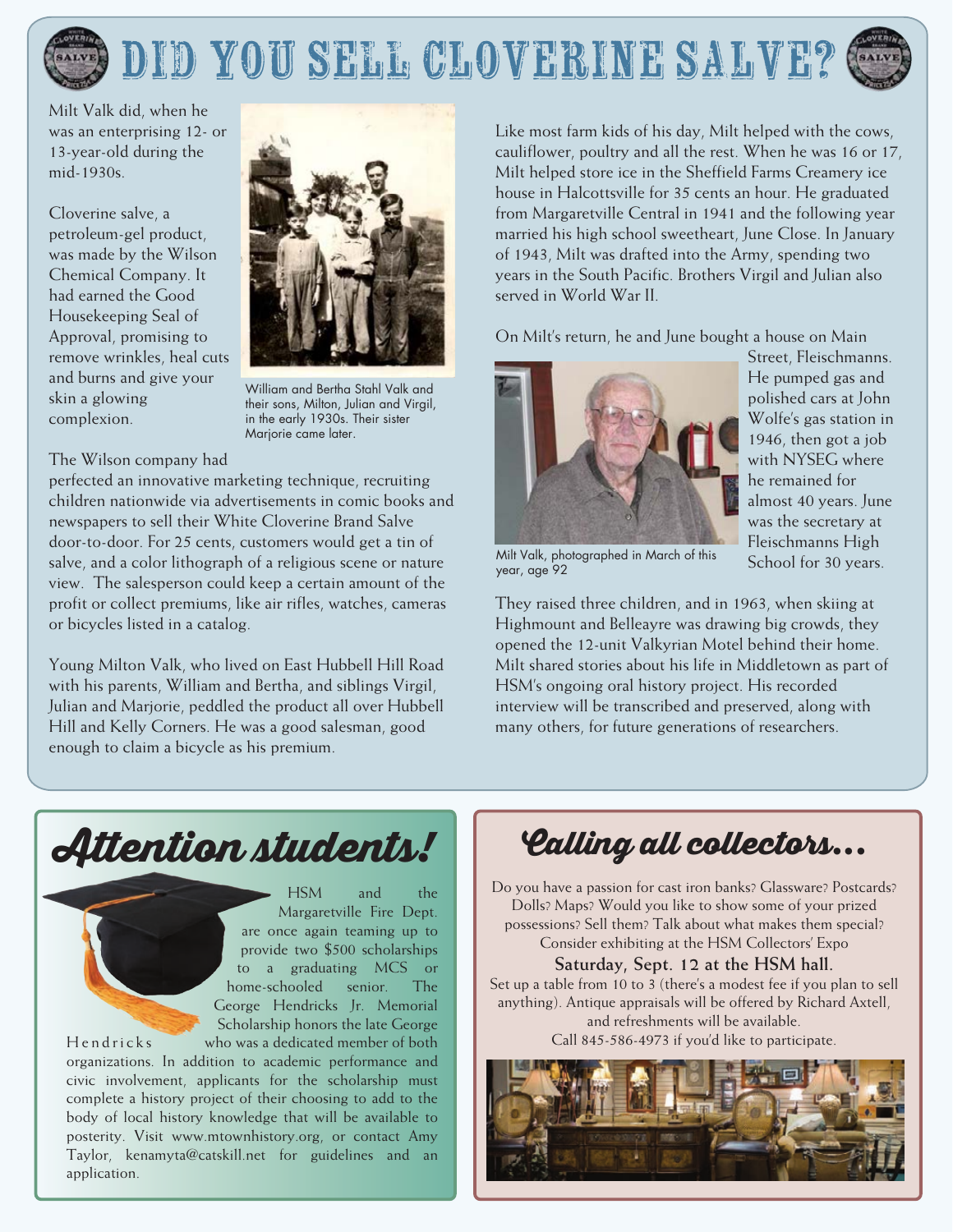## No News is bad news

One of the Historical Society's first major undertakings was to get the Catskill Mountain News microfilmed, digitized and placed online so that researchers everywhere can access this treasure trove of local history.

http://nyshistoricnewspapers.org/middletown/

The issues were from two collections – bound volumes (1902-37) held by Fairview Library and loaned by the newspaper's publisher, and microfilmed issues (1938-73) preserved by the New York State Library.

But neither source had complete collections. There are gaps in the record, and we'd like to fill them. If you have any of these issues stored away in a trunk or file cabinet, and they're in good shape (meaning they aren't torn, mildewed or mouse eaten and haven't been through a flood or fire), please consider donating them to us so that we can add them to the online resource.

Thanks to Roger Davis for compiling this list.

1902: Jan-June 1903: April 17 1907: Jun 21; Aug. 9, 16; Sept. 20, 27; Oct 4

1908: Jan. 3; May 15; Jun 12; July 3, 10, 24 1909: Jan 29, Jun 18 1910: July 1 1911: Nov 10 1913: Aug 1 1915: July 30 1916: December 1917: Jan-Feb, Mar 2, May 23, June-Dec 1918: Jan-Feb; Mar. 1, 8, 15; Apr 5, 12; Jun 7; Dec 27 1919: May 16, Oct 17, Dec 26 1920: All year 1921: Jan-Mar, May, Jun, Sept-Oct, Nov 4 and 25 1922: Jan 6, 13; Oct 13 1925: All year 1926: Feb 5, Mar 19 1927: Mar 25 1930: Apr; May; Dec; July 18 1931: Jan-Feb; Mar 6, 13; Apr 17 1932: Mar 11, July 22, Sept 30 1933: Jun 30 1934: Mar 30, Jun 8, Aug 31 1939: July 28 1943: Mar 5, Apr 23 1949: Sept-Dec 1968: All year



This beautiful child is Kenneth Warren Archibald, born in 1914 to Cecil and Lysabeth Archibald. He was named for his uncle Kenneth, who perished in a hiking accident in the Sierra Nevada mountains of California in 1908. You can read the story of the tragedy and learn a bit more about the Archibald family in the Tin Horn section of our website, where many more stories from Middletown's history can be found. www.mtownhistory.org

Thanks to Shirley Davis for the photo. Do you have a photograph you'd like to share with our readers? Contact Diane Galusha or any member of the HSM Board.



Have you checked out our FB page? Look for the Historical Society of the Town of Middletown Delaware County for event notices, history teasers and snippets from the past.

Did you know you can transfer Freshtown Greenpoints to HSM? It's painless! Find the Historical Society of Middletown card hanging at the end of any checkout register at the Margaretville store and ask the clerk to transfer your Greenpoints, in increments of 500, to HSM. We'll get a check for the cash value of the points at the end of the year! Thanks to Freshtown, and to our generous donors for their support.